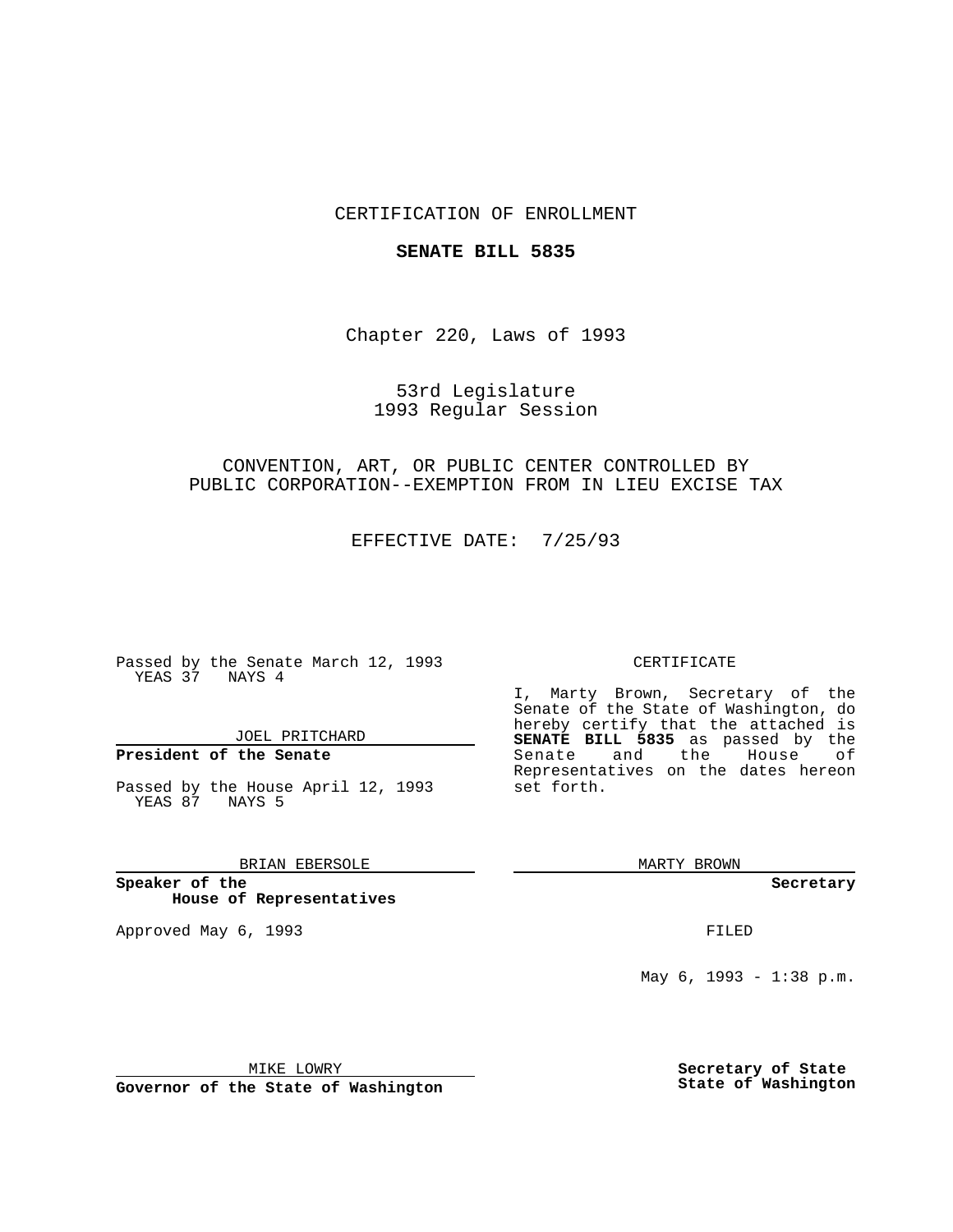## **SENATE BILL 5835** \_\_\_\_\_\_\_\_\_\_\_\_\_\_\_\_\_\_\_\_\_\_\_\_\_\_\_\_\_\_\_\_\_\_\_\_\_\_\_\_\_\_\_\_\_\_\_

\_\_\_\_\_\_\_\_\_\_\_\_\_\_\_\_\_\_\_\_\_\_\_\_\_\_\_\_\_\_\_\_\_\_\_\_\_\_\_\_\_\_\_\_\_\_\_

Passed Legislature - 1993 Regular Session

**State of Washington 53rd Legislature 1993 Regular Session By** Senators McAuliffe, Bluechel and McDonald

Read first time 02/17/93. Referred to Committee on Ways & Means.

1 AN ACT Relating to the taxation of public authorities; and amending 2 RCW 35.21.755.

3 BE IT ENACTED BY THE LEGISLATURE OF THE STATE OF WASHINGTON:

4 **Sec. 1.** RCW 35.21.755 and 1990 c 131 s 1 are each amended to read 5 as follows:

 (1) A public corporation, commission, or authority created pursuant to RCW 35.21.730 or 35.21.660 shall receive the same immunity or exemption from taxation as that of the city, town, or county creating the same: PROVIDED, That, except for (a) any property within a special review district established by ordinance prior to January 1, 1976, or listed on or which is within a district listed on any federal or state 12 register of historical sites or (b) any property owned  $((\sigma \cdot r))_{\perp}$ 13 operated, or controlled by a public corporation that is used primarily 14 for low-income housing, or that is used as a convention center, 15 performing arts center, public assembly hall, or public meeting place, any such public corporation, commission, or authority shall pay to the county treasurer an annual excise tax equal to the amounts which would be paid upon real property and personal property devoted to the purposes of such public corporation, commission, or authority were it